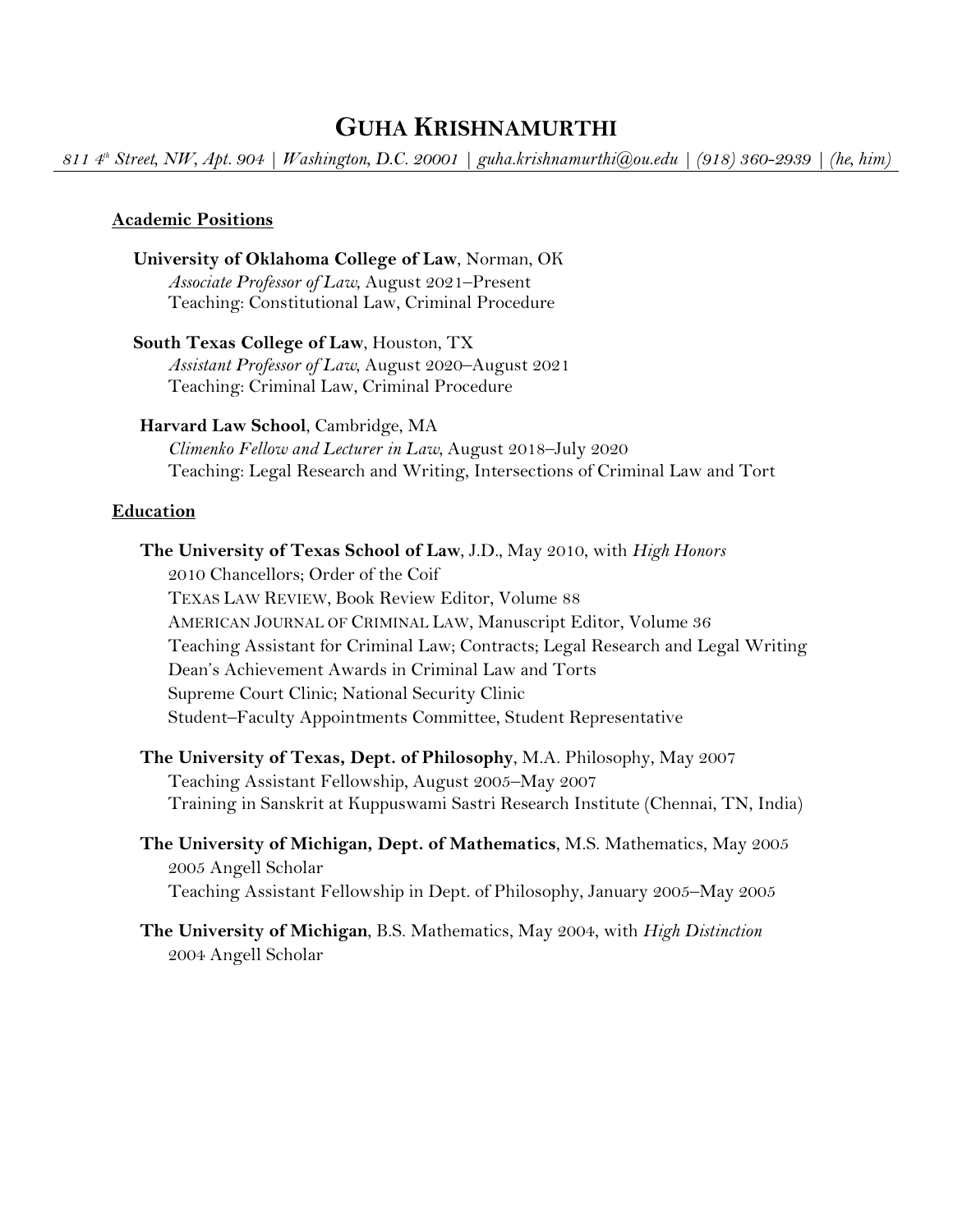## **Clerkships**

- **Honorable Goodwin H. Liu, Supreme Court of California**, San Francisco, CA August 2017–August 2018
- **Honorable Andrea R. Wood, U.S. District Court for N.D. Ill.**, Chicago, IL September 2016–August 2017
- **Honorable Diane P. Wood, U.S. Court of Appeals for the Seventh Circuit**, Chicago, IL August 2010–August 2011

### **Practice Experience**

### **Munger, Tolles & Olson, LLP**, Los Angeles, CA

*Associate, Litigation Practice Group*, January 2014–August 2016

Trial and appellate practice focused on antitrust, white collar, and general commercial litigation:

- Represented defendant brand-name pharmaceutical companies against antitrust and criminal claims brought by federal authorities.
- Represented defendant insurance broker against variety of tortious claims brought by insured.
- Represented defendant for-profit college against tortious and criminal claims brought by numerous state and federal authorities.
- Represented criminal defendant police officer, as court appointed appellate counsel before the Seventh Circuit, in case involving allegations of excessive force.
- Coauthored United States Supreme Court *amicus* brief on behalf of consortium of health law professors in *King v. Burwell*.

### **Irell & Manella, LLP**, Newport Beach, CA

*Associate, Litigation Practice Group*, October 2011–December 2013 *Summer Associate*, June 2009–August 2009

Trial and appellate practice focused on intellectual property, white collar, and general commercial litigation:

- Represented plaintiff computer security company in patent lawsuit against competitor relating to firewall technology.
- Represented defendant military contractor in breach of contract and trade secret case brought by competitor.
- Represented family trusts against tax and criminal claims brought by federal and state authorities.
- Coauthored Ninth Circuit brief for asylum case involving China's forced sterilization and forced abortion practices.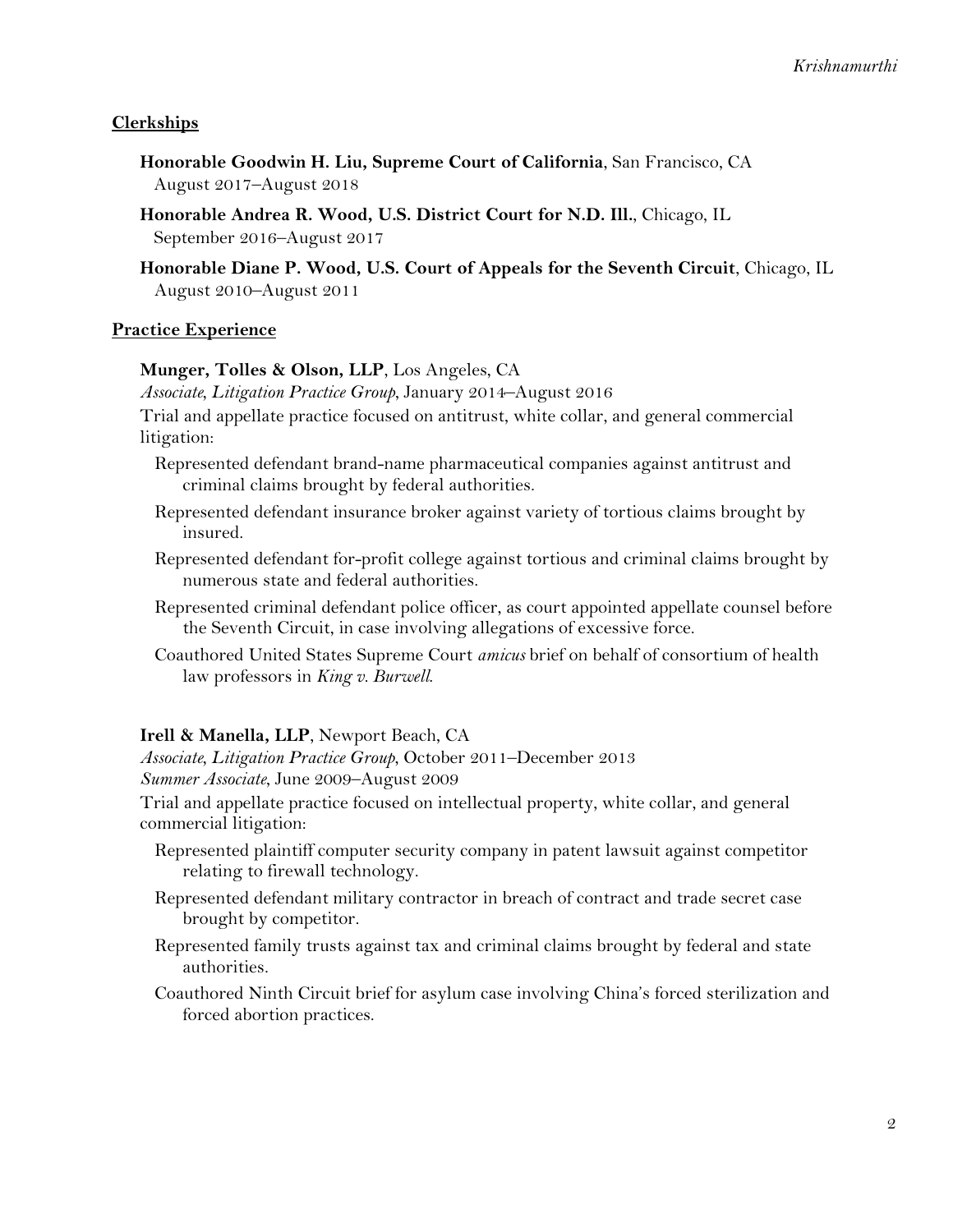## **Selected Articles & Working Papers**

*Futility of the Recidivist Premium* (working paper 2021).

- *A Hartian Account of Genuine Theoretical Disagreement* (Harvard Law School working paper 2019).
- *Optional Legislation*, 107 MINN. L. REV. (forthcoming 2022) (coauthored with Jacob Bronsther).
- *The Constitutional Right to Bench Trial*, 100 N.C. L. REV. (forthcoming 2022).
- *The Case for the Abolition of Criminal Confessions*, S.M.U. L. REV. (forthcoming 2022). [2021 AALS Scholarly Paper Competition,](https://www.aals.org/aals-newsroom/aals-selects-2021-scholarly-papers-competition-winners/) Honorable Mention (1 of 4 papers recognized). Highlighted on [The Crime Report](https://thecrimereport.org/2021/02/18/keep-confessions-out-of-criminal-trials-paper/) and [CrimProf Blog.](https://lawprofessors.typepad.com/crimprof_blog/2021/01/krishnamurthi-on-abolishing-criminal-confessions.html)
- Bostock *Was Bogus: Textualism, Pluralism, and Title VII*, 97 NOTRE DAME L. REV. 67 (2021) (coauthored with Mitchell N. Berman). Highlighted on [How Appealing](https://howappealing.abovethelaw.com/2021/02/17/#146189) [\(twice\)](https://howappealing.abovethelaw.com/2022/01/13/#169801), [The Originalism Blog,](https://originalismblog.typepad.com/the-originalism-blog/2021/02/mitchell-berman-guha-krishnamurthi-bostock-was-bogusmichael-ramsey.html) [Balkinization,](https://balkin.blogspot.com/2021/08/koppelman-vs-berman-and-krishnamurthi.html) and [National Review.](https://www.nationalreview.com/bench-memos/liberal-law-profs-slam-bostock-as-bogus-textualism/)
- *False Positivism: The Failure of the Newest Originalism*, 46 B.Y.U. L. REV. 401 (2021).
- *The Constitutional Oath Doesn't Require Originalism*, HARV. L. & POL'Y REV. (forthcoming 2022) (coauthored with Erik Encarnacion). Discussed at [The Originalism Blog.](https://originalismblog.typepad.com/the-originalism-blog/2020/05/is-the-oath-argument-for-originalism-circular.html)
- *For Judicial Majoritarianism*, 22 U. PA. J. CONST. L. 1201 (2020). Cited by The President's Commission on the Supreme Court of the United States, *[The](https://www.whitehouse.gov/wp-content/uploads/2021/10/COURTS-ROLE.pdf)  [Court's Role in the Constitutional System](https://www.whitehouse.gov/wp-content/uploads/2021/10/COURTS-ROLE.pdf)*.

### **Symposium & Special Issue Publications**

- *Foreword: Ending Mass Incarceration*, 75 OKLA. L. REV. (2022).
- *Reparations, Constitutionality, and the Model of Civil Damages*, 57 TULSA L. REV. 303 (2022) (coauthored with Peter Salib) (Symposium on 100th Anniversary of Tulsa Race Massacre).
- *The Iron Rule*, 42 CARDOZO L. REV. 2889 (2022) (coauthored with Jacob Bronsther) (in special issue on Supreme Court nomination of then-Judge Amy Coney Barrett).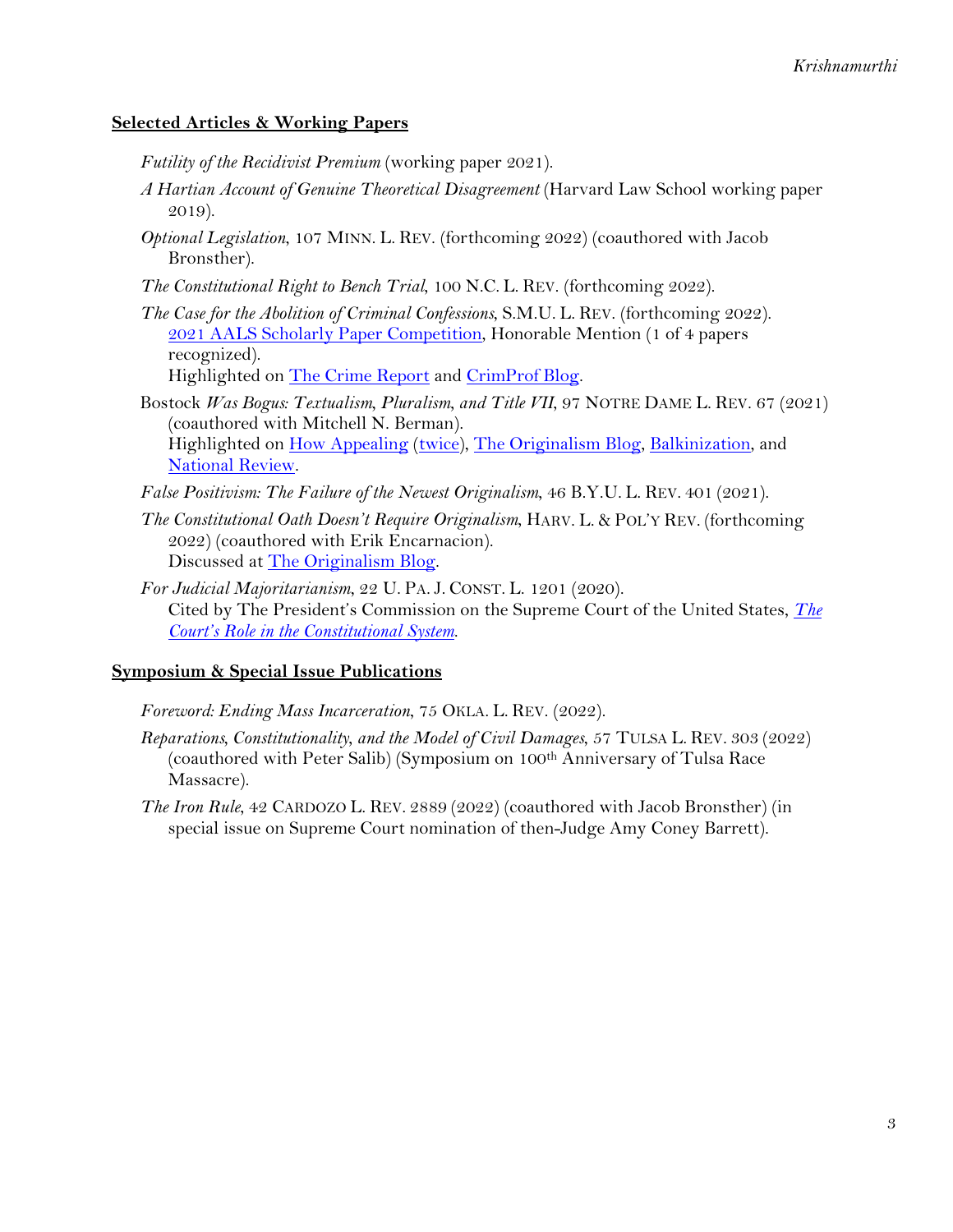## **Selected Online Publications**

- *Term Limits and Embracing the Political Supreme Court*, 107 MINN. L. REV. Headnotes (forthcoming 2022).
- *Small Arms Races*, U. CHI. L. REV. Online (forthcoming 2022) (coauthored with Peter Salib). Highlighted on [The Crime Report.](https://thecrimereport.org/2022/03/18/wholl-shoot-first-how-relaxed-gun-rules-fuel-a-small-arms-race/)
- *[Not the Standard You're Looking For: But-For Causation in Anti-Discrimination Law](https://www.virginialawreview.org/articles/not-the-standard-youre-looking-for-but-for-causation-in-anti-discrimination-law/)*, 108 U. VA. L. REV. Online 1 (2022).
- *[Principal Officers and the Function of Section 4 of the 25th](https://lawreview.law.ucdavis.edu/online/54/krishnamurthi_salib.html) Amendment*, 54 U.C. DAVIS L. REV. Online 89 (2021) (coauthored with Peter Salib).
- *[Post-Election Litigation and the Paradox of Voting](https://lawreviewblog.uchicago.edu/2021/03/10/salib-krishnamurthi-election/)*, U. CHI. L. REV. Online (2021) (coauthored with Peter Salib).

Highlighted on [Election Law Blog.](https://electionlawblog.org/?p=120640)

*[Title VII and Caste Discrimination](https://harvardlawreview.org/2021/06/title-vii-and-caste-discrimination/)*, 134 HARV. L. REV. Forum 456 (2021) (coauthored with Charanya Krishnaswami).

Discussed by C. Christine Fair, *[Caste Apartheid: India's Other Export to the United States](https://www.firstpost.com/india/caste-apartheid-indias-other-export-to-the-united-states-10362061.html)*, FIRSTPOST. (Feb. 9, 2022).

[Bostock](https://www.yalejreg.com/nc/bostock-and-conceptual-causation-by-guha-krishnamurthi-peter-salib/) *[and Conceptual Causation](https://www.yalejreg.com/nc/bostock-and-conceptual-causation-by-guha-krishnamurthi-peter-salib/)*, YALE J. REG. Notice & Comment (July 22, 2020) (coauthored with Peter Salib). Highlighted on [How Appealing.](https://howappealing.abovethelaw.com/2020/07/30/#126560)

*[Sitting One Out: Strategic Recusal on the Supreme Court](http://www.californialawreview.org/strategic-recusal-supreme-court/)*, 11 CALIF. L. REV. Online 387 (2020).

- *An Elementary Defense of Judicial Majoritarianism*, 88 TEX. L. REV. See Also 91 (2009) (coauthored with Shane Pennington, Michael J. Stephan & Jon N. Reidy). Discussed by Jeremy Waldron, *Five to Four: Why Do Bare Majorities Rule on Courts?*, 123 YALE L.J. 1692 (2014).
- *[He Went Back, Jack, and Did It Again: Thoughts on Retributivism, Recidivism as Omission, and](http://texaslawreview.org/wp-content/uploads/2015/08/Krishnamurthi.pdf)  [Notice](http://texaslawreview.org/wp-content/uploads/2015/08/Krishnamurthi.pdf)*, 88 TEX. L. REV. See Also 91 (2009). Cited by [Criminal History Enhancement Sourcebook.](https://robinainstitute.umn.edu/sites/robinainstitute.umn.edu/files/criminal_history_enhancement_web2_0.pdf)

## **Shorter & Popular Publications**

*[Making a Legal Academic](https://texaslawreview.org/making-a-legal-academic/)*, 100 TEX. L. REV. Online 100 (2022).

*[Fourth Amendment Subjectivity and Its Undetermined Utility](https://crim.jotwell.com/fourth-amendment-subjectivity-and-its-undetermined-utility/)*, JOTWELL (May 24, 2021)

(reviewing Orin S. Kerr, *The Questionable Objectivity of Fourth Amendment Law*, 99 TEX. L. REV. 447 (2021)).

- *[Is Retributivist Corporate Punishment Possible?](https://crim.jotwell.com/is-retributive-corporate-punishment-possible/)*, JOTWELL (Dec. 8, 2020) (reviewing Samuel W. Buell, *Retiring Corporate Retribution*, 83 LAW & CONTEMP. PROBS. (forthcoming 2020)).
- *The Court's Friends*, 19 SCRIBES J. LEG. WRITING 187 (2020).
- *[How the Supreme Court's Progressive Minority Could Prevent a Stolen Election](https://slate.com/news-and-politics/2020/04/supreme-court-progressive-rbg-2020-election-theft.html)*, SLATE (Apr. 24, 2020).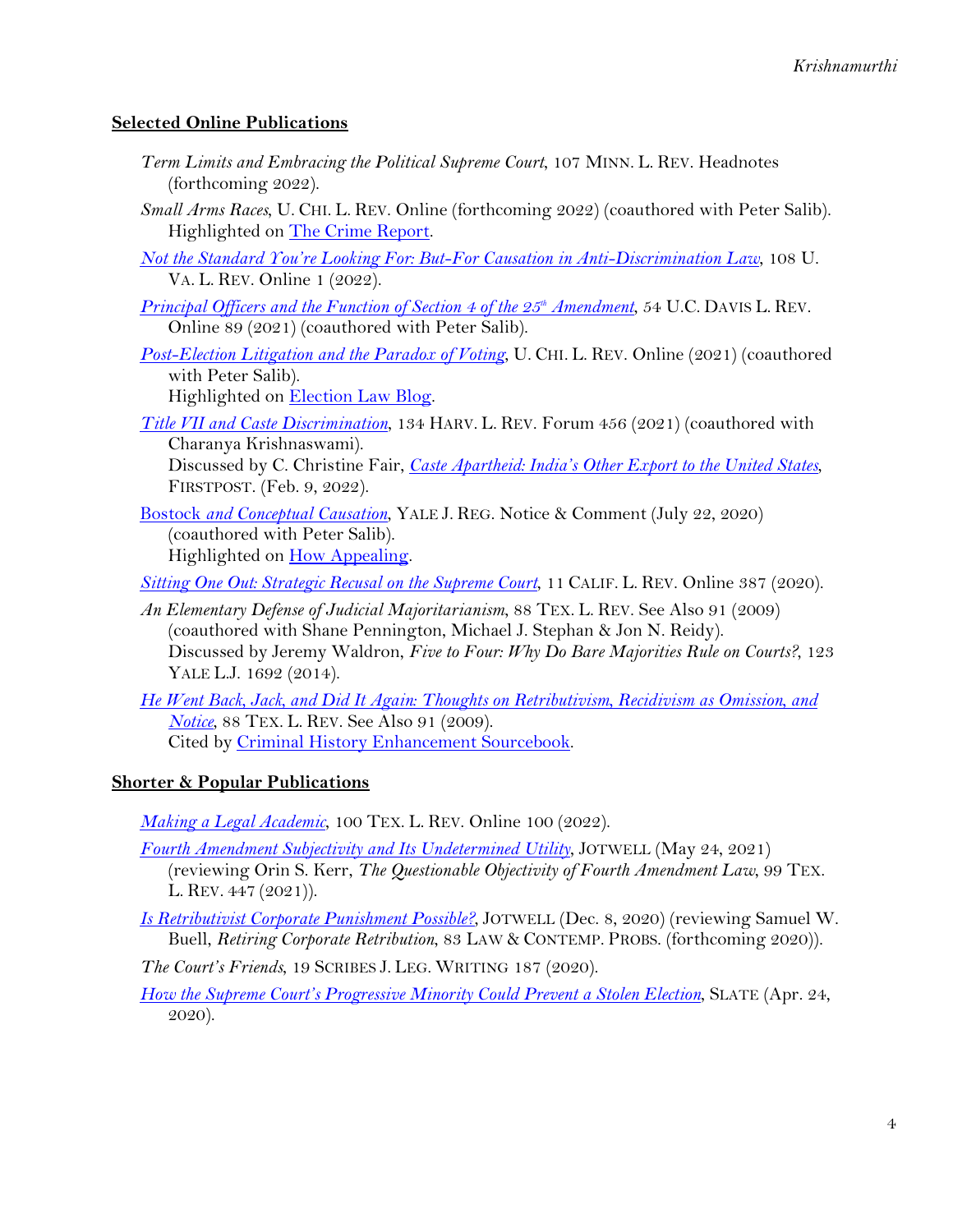## **Presentations**

| <b>Optional Legislation</b>                                                                                                            |
|----------------------------------------------------------------------------------------------------------------------------------------|
| National Conference of Constitutional Law Scholars (February 2022)                                                                     |
| Constitutional Law and Economics Workshop (January 2022)                                                                               |
| Chicagoland Junior Scholars Conference (October 2021)                                                                                  |
| <b>Small Arms Races</b>                                                                                                                |
| University of Houston Law Center Faculty Workshop (January 2022)                                                                       |
| Caste Discrimination & U.S. Law                                                                                                        |
| South Asian Bar Association Panel: Caste, The Diaspora, and The South Asian<br>Legal Community (January 2022)                          |
| EEOC, OFCCP, and DOJ Listening Session on Caste-Based Discrimination<br>(September 2021)                                               |
| The Futility of the Recidivist Premium                                                                                                 |
| The Political Turn(s) in Criminal Law (September 2021)                                                                                 |
| The Constitutional Right to Bench Trial                                                                                                |
| Loyola Law School - Los Angeles Faculty Workshop (October 2021)                                                                        |
| Junior Faculty Forum at University of Richmond School of Law (September 2021)                                                          |
| Central States Law Schools 2021 Scholarship Conference (September 2021)                                                                |
| CrimFest (July 2021)                                                                                                                   |
| The Case for the Abolition of Criminal Confessions                                                                                     |
| SMU Deason Criminal Justice Reform Center (July 2021)                                                                                  |
| <b>On Confessions, Ipse Dixit Podcast</b> (presenting the paper The Case for the Abolition of<br>Criminal Confessions) (December 2020) |
| Ideal Theory, Notice, and the Criminal Law                                                                                             |
| Ideal Theory in Criminal Law, The Political Turn(s) in Criminal Law (July 2021)                                                        |
| Reparations, Constitutionality, and the Model of Civil Damages                                                                         |
| University of Tulsa Law Review, Symposium Commemorating the 100 <sup>th</sup><br>Anniversary of the Tulsa Race Massacre (May 2021)     |
| Bostock was Bogus: Textualism, Pluralism, and Title VII                                                                                |
| UCLA Law Faculty Colloquium (April 2021)                                                                                               |
| University of Pennsylvania Carey Law School Faculty Ad Hoc Workshop (March<br>2021)                                                    |
| Sovereignty, Jeopardy, and Gamble                                                                                                      |
| Texas Tech Law Review Criminal Law Symposium (April 2021)                                                                              |
|                                                                                                                                        |
|                                                                                                                                        |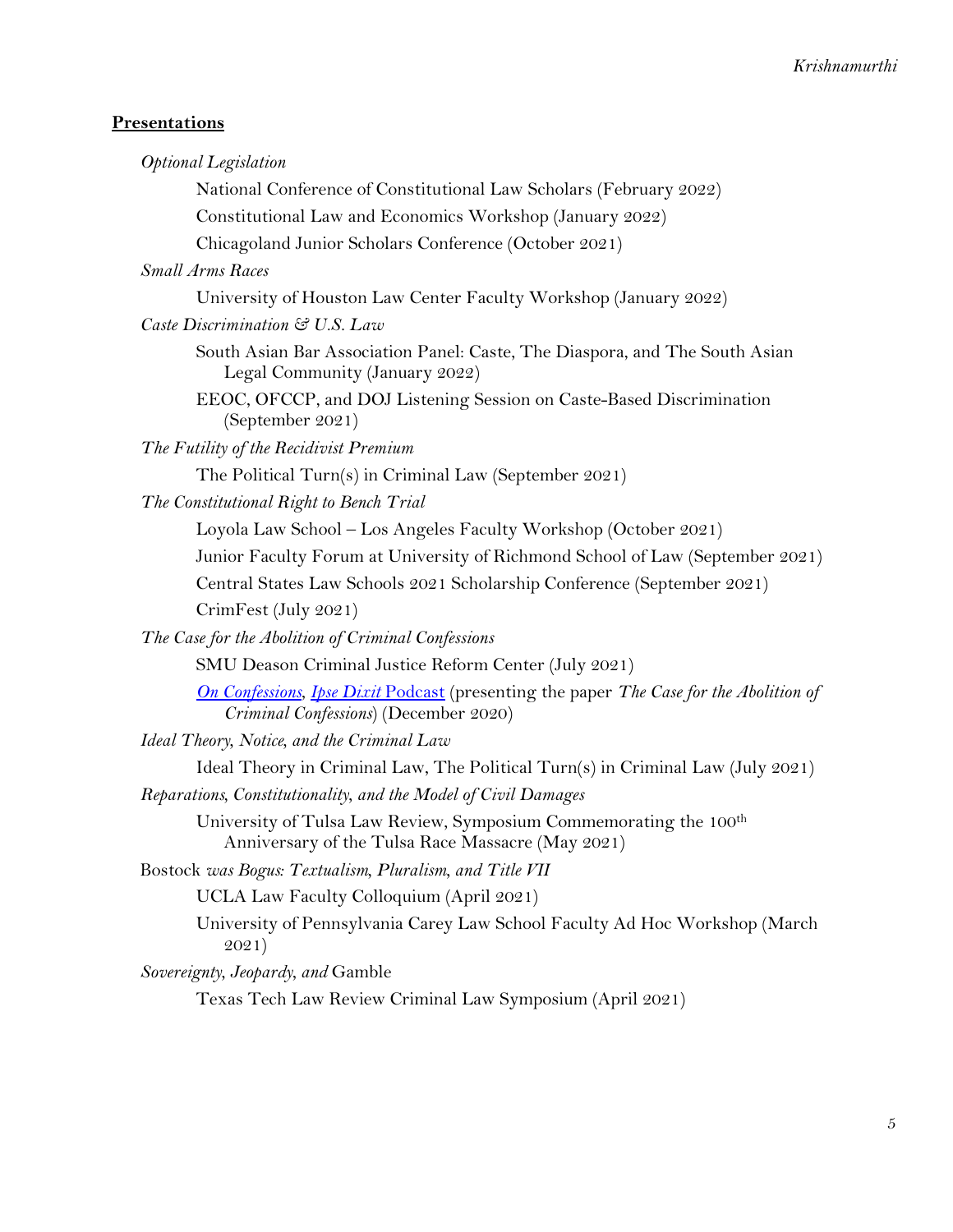## **Presentations (continued)**

*[Caste Discrimination and U.S. Employment Law](https://www.youtube.com/watch?v=4J87dF3akk0)*

Jasol Dialogue Series at Manipal University–Jaipur School of Law (December 2020)

*[Seinfeld Criminal Law](https://www.youtube.com/watch?v=dE7umgXKj9M)*, [Yada Yada Law School](https://gregshill.wordpress.com/yada-yada-law-school/) (providing online lectures on legal subjects on the backdrop of the TV show Seinfeld) (July 2020)

*False Positivism: The Failure of the Newest Originalism*

Junior Faculty Forum at University of Richmond School of Law (May 2020) (accepted; canceled due to COVID-19 pandemic)

*For Judicial Majoritarianism*

Berkeley Law Courts and Judicial Process Colloquium (February 2020)

Junior Faculty Forum at University of Richmond School of Law (June 2019)

Climenko Fellowship Reunion (March 2019)

*A Hartian Account of Genuine Theoretical Disagreement* AALS New Jurisprudence Scholars Panel (January 2020)

## **Academic Service**

Symposium Faculty Advisor, OKLAHOMA LAW REVIEW Faculty Advisor, SOUTH TEXAS LAW REVIEW Reviewer, STANFORD LAW REVIEW (Notes) Reviewer, CRIMINAL LAW & PHILOSOPHY Reviewer, HARVARD LAW REVIEW Reviewer, HARVARD CIVIL RIGHTS-CIVIL LIBERTIES LAW REVIEW

## **Certifications & Skills**

Member of the California bar, U.S. Court of Appeals for the Seventh Circuit, U.S. Court of Appeals for the Ninth Circuit, U.S. District Court for the Central District of California, U.S. District Court for the Northern District of California, U.S. District Court for the Northern District of Illinois.

Proficiency in Tamil (speaking, reading, writing) and Sanskrit (reading).

### **Nonprofit Service**

Board of Directors, National Chapter of [The Arc](https://thearc.org/) (https://thearc.org/).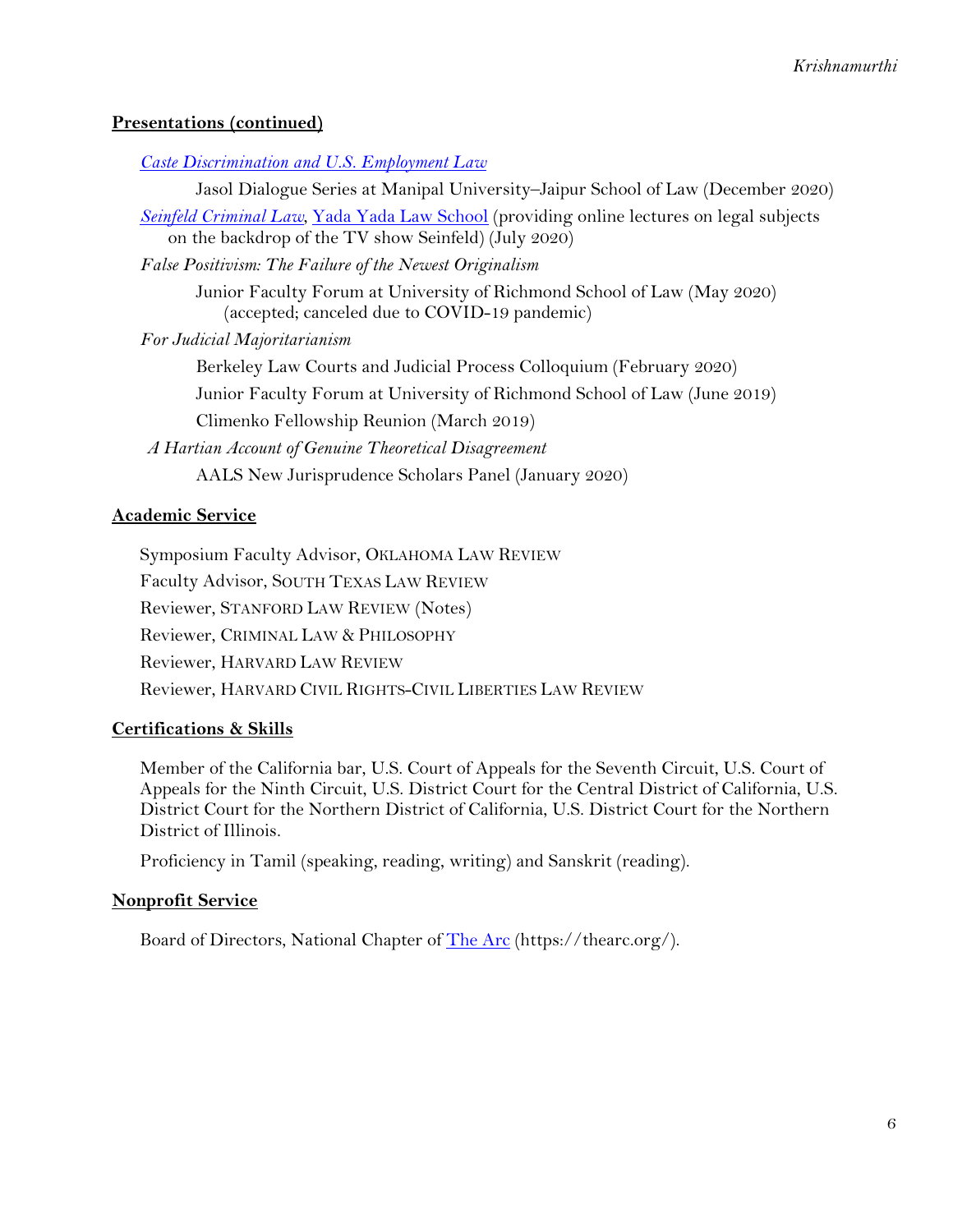## **Research Assistants**

Zachary Smith (Harvard Law School) Paras Shah (Harvard Law School) Alexandre Diniz de Oliveira (Harvard Law School) Kareem Carryl (Harvard Law School)

## **Teaching Assistants**

Kyle Tramonte (Harvard Law School) Alice Guo (Harvard Law School) Gabriel Levin (Harvard Law School) Brian Beaton (Harvard Law School) Jung Min Jasmine Shin (Harvard Law School) Julie McClintock (South Texas College of Law) Jared Vann (South Texas College of Law)